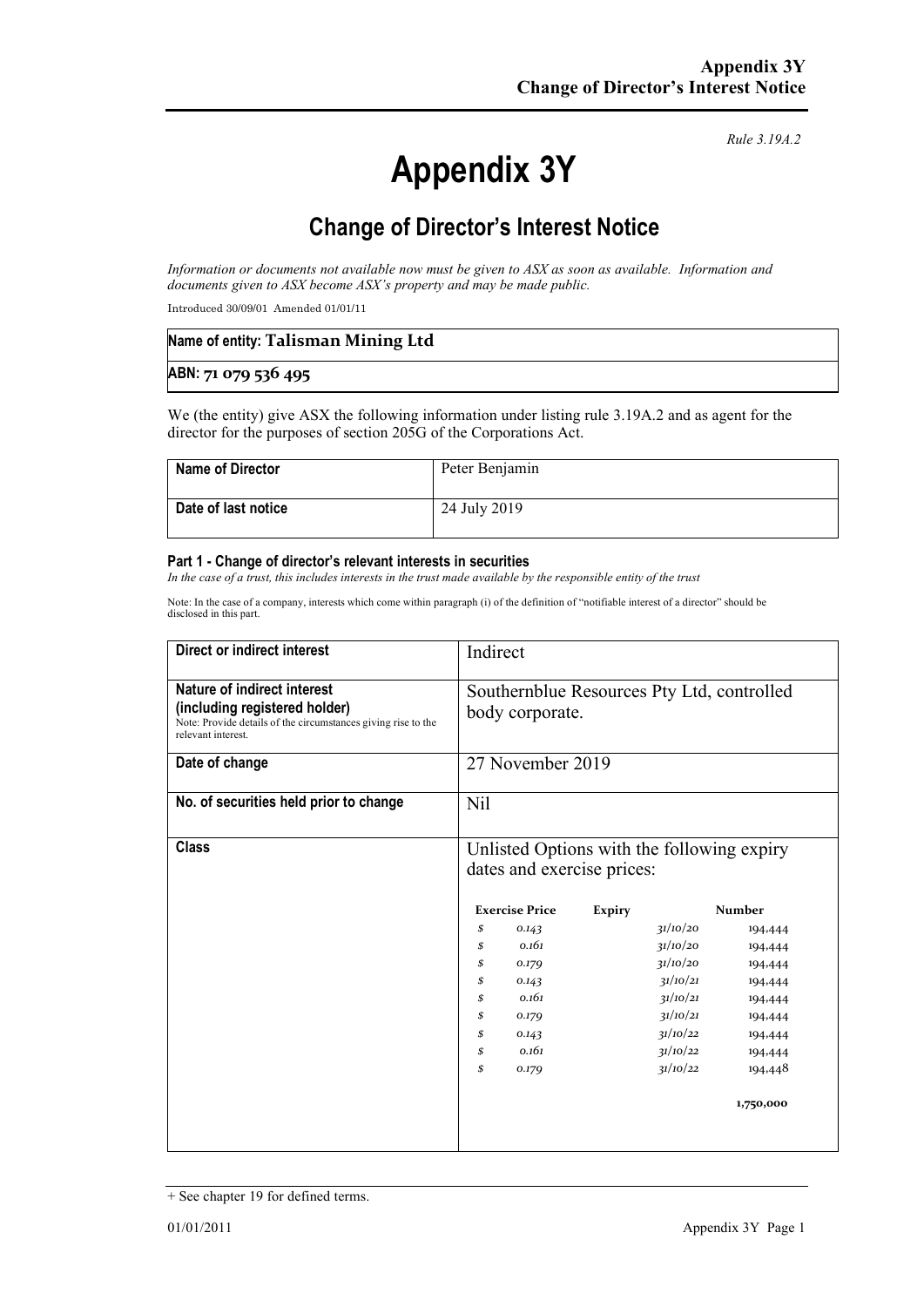| Number acquired                                                                                                                                                            | 1,750,000                                                                           |
|----------------------------------------------------------------------------------------------------------------------------------------------------------------------------|-------------------------------------------------------------------------------------|
| <b>Number disposed</b>                                                                                                                                                     | Nil                                                                                 |
| <b>Value/Consideration</b><br>Note: If consideration is non-cash, provide details and<br>estimated valuation                                                               | Grant of Incentive Options as approved by<br>Shareholders at the Company's 2019 AGM |
| No. of securities held after change                                                                                                                                        | 1,750,000 Unlisted Options                                                          |
| Nature of change<br>Example: on-market trade, off-market trade, exercise of<br>options, issue of securities under dividend reinvestment plan,<br>participation in buy-back | Grant of Incentive Options as approved by<br>Shareholders at the Company's 2019 AGM |

### **Part 2 – Change of director's interests in contracts**

Note: In the case of a company, interests which come within paragraph (ii) of the definition of "notifiable interest of a director" should be disclosed in this part.

| <b>Detail of contract</b>                                                                                                                                                      | N/A |
|--------------------------------------------------------------------------------------------------------------------------------------------------------------------------------|-----|
| <b>Nature of interest</b>                                                                                                                                                      |     |
| Name of registered holder<br>(if issued securities)                                                                                                                            |     |
| Date of change                                                                                                                                                                 |     |
| No. and class of securities to<br>which interest related prior to<br>change<br>Note: Details are only required for a contract in relation<br>to which the interest has changed |     |
| Interest acquired                                                                                                                                                              |     |
| Interest disposed                                                                                                                                                              |     |
| <b>Value/Consideration</b><br>Note: If consideration is non-cash, provide details and<br>an estimated valuation                                                                |     |
| Interest after change                                                                                                                                                          |     |

## **Part 3 –** +**Closed period**

| Were the interests in the securities or contracts detailed   | $\vert N/A - \text{not traded.} \vert$ |
|--------------------------------------------------------------|----------------------------------------|
| above traded during a <sup>+</sup> closed period where prior |                                        |
| written clearance was required?                              |                                        |

<sup>+</sup> See chapter 19 for defined terms.